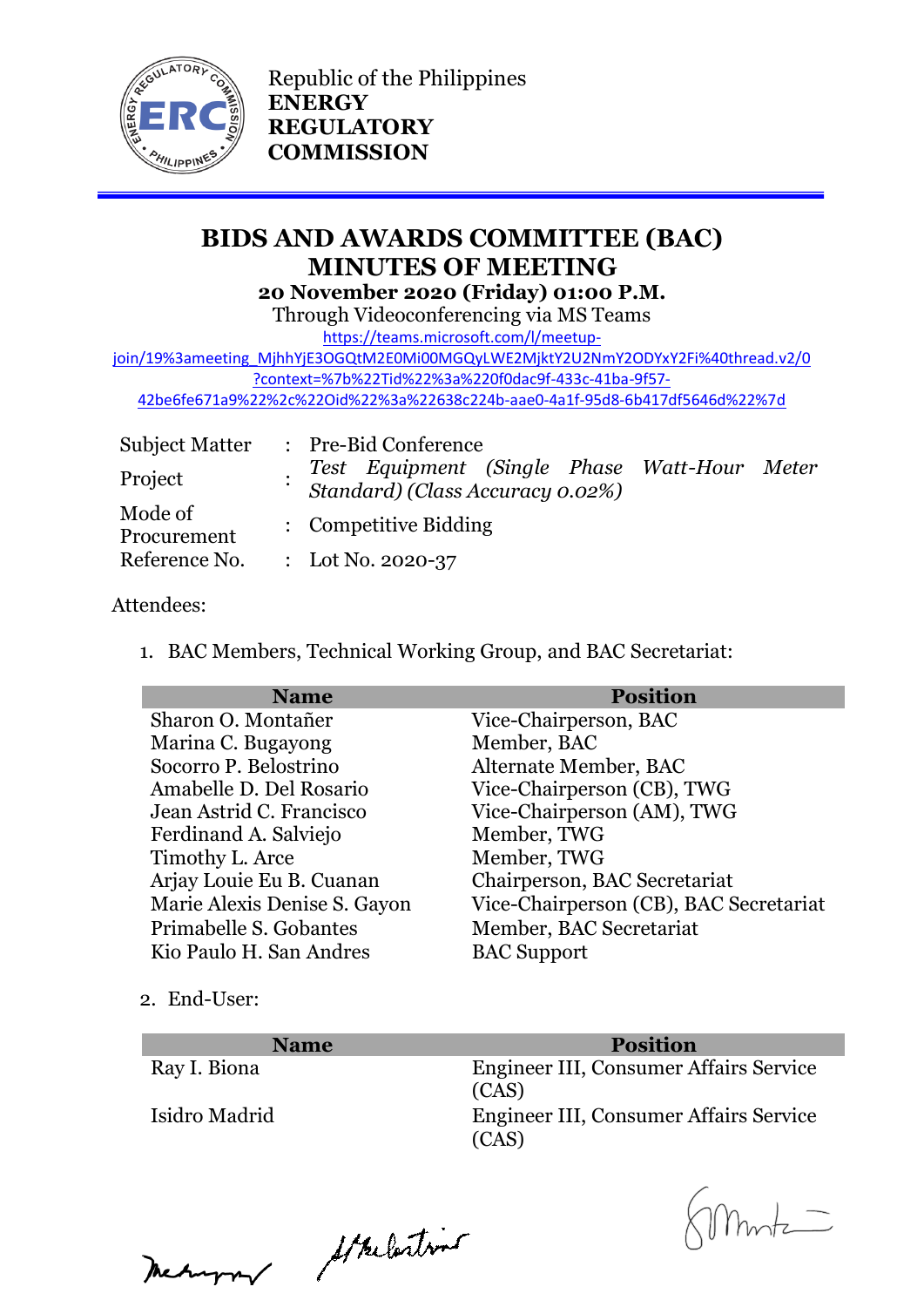Alvin G. Noveno Engineer III, Consumer Affairs Service (CAS)

3. Prospective Bidders:

| <b>Name</b>         | Company          |
|---------------------|------------------|
| Michael Constantino | AGP Trading Inc. |
| Mark Amarte         | AGP Trading Inc. |

#### **I. Call to Order**

The Pre-Bid Conference for the Procurement of *Test Equipment (Single Phase Watt-Hour Meter Standard) (Class Accuracy 0.02%)* with an Approved Budget for the Contract (ABC) of Four Million Two Hundred Thousand Pesos (PhP4,200,000.00), was called to order at twenty-one minutes past one o'clock in the afternoon (01:21 P.M.) through videoconferencing via MS Teams, with BAC Vice-Chairperson Sharon O. Montañer as the presiding officer.

#### **II. Determination of Quorum**

The BAC Secretariat Chairperson, Atty. Arjay Louie Eu B. Cuanan, confirmed the presence of a quorum with the attendance of BAC Vice-Chairperson Montañer, BAC Member Atty. Marina C. Bugayong, and BAC Alternate Member Socorro P. Belostrino.

After having established the required quorum, the BAC Secretariat Chairperson likewise acknowledged the presence of the Technical Working Group (TWG), BAC Secretariat, and support staff, as well as the representatives from the end-user and the prospective bidder. Invitations to observe the Pre-Bid Conference were sent to Bishops-Businessmen's Conference for Human Development (BBC), Commission on Audit (COA), Philippine Chamber of Commerce and Industry (PCCI), and Transparency Accountability Network (TAN). However, none of the invited observers attended the pre-bid conference despite such notice.

#### **III. Proceedings**

The BAC Vice-Chairperson briefly went over the salient features of the Technical Specification (SPECS) of the project as shown on the screen such as the following: a) responsibilities of the winning bidder; b) responsibilities of the ERC; c) schedule of delivery; d) specification of the test equipment; e) approved budget for the contract (ABC); f) payment scheme; and g) timeline.

**Minutes of the Meeting: Pre-Bid Conference for the Procurement of** *Pre-Bid Conference - Test Equipment (Single Phase Watt-Hour Meter Standard) (Class Accuracy 0.02%) <sup>2</sup>*

Mechanon

Strelastin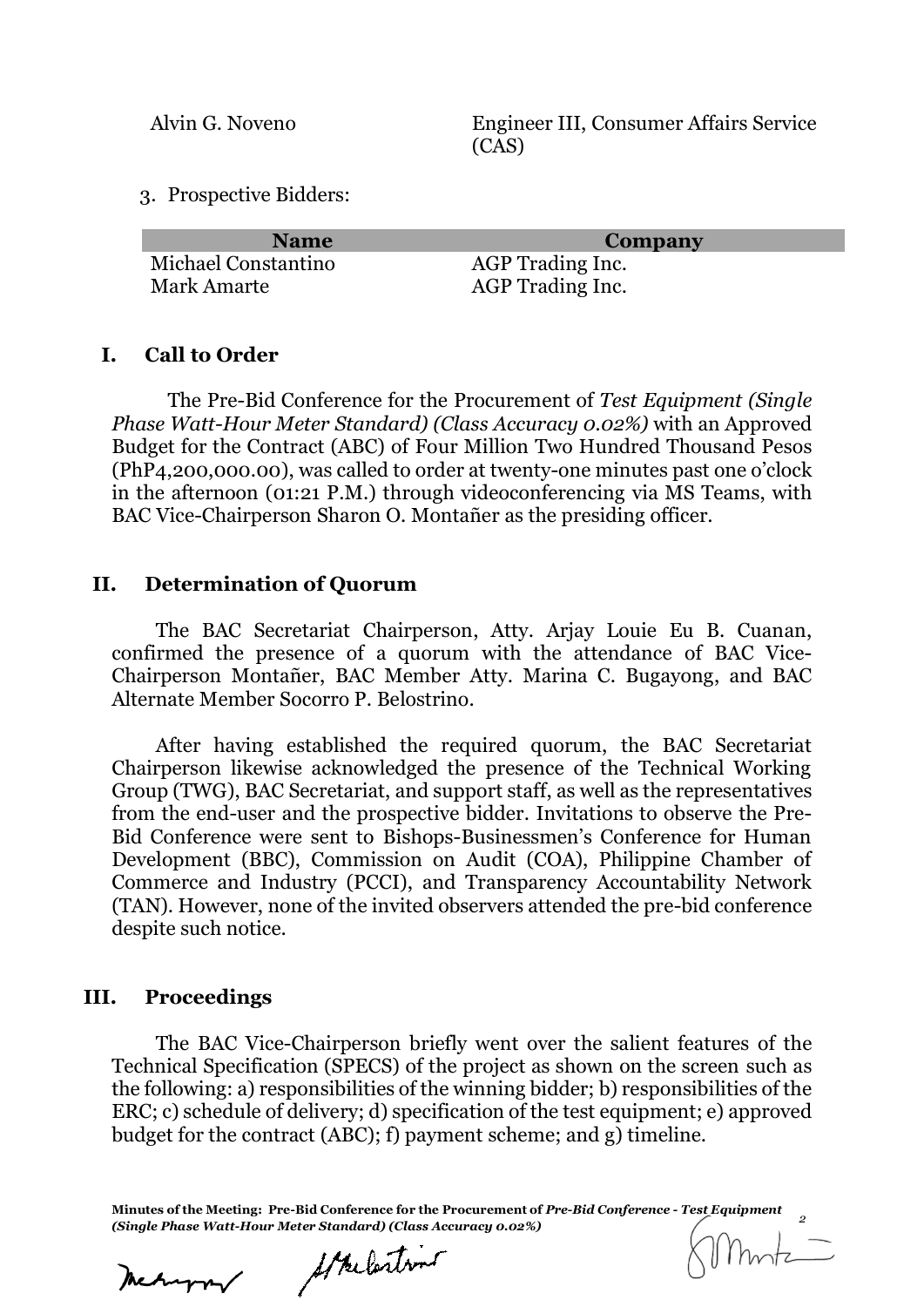## **IV. Question and Answers**

- 1. Mr. Michael Constantino from AGP Trading Inc. (AGP) requested for an extension of the delivery period of ninety (90) calendar days as contained in the SPECS.
	- Engr. Ferdinand A. Salviejo from the BAC TWG and a representative of CAS manifested that AGP presented a brochure which states among others that they can actually deliver earlier than 90 days. Further, he suggested that a manifestation through a letter may be submitted by the prospective bidder confirming that the delivery of the equipment is not really possible within the timeframe as indicated in the SPECS.
	- BAC Vice-Chairperson Montañer asked AGP to submit to the BAC, through its Secretariat, a clarifications regarding the delivery schedule of the equipment.
- 2. Mr. Constantino cited Section F of the SPECS and manifested that they do not have an equipment with a power supply of  $85 \sim 600$  VAC, 60HZ. He said that their equipment which they will offer has a power supply of  $115 \sim 253$  VAC.
	- Engr. Salviejo and Engr. Ray I Biona from CAS manifested that the power supply being offered by AGP is below the SPECS.
	- BAC Vice-Chairperson Montañer asked the end-user to discuss first the matter internally and confirm if they are going accept what is being offered by AGP as far as the power supply of the equipment is concerned and determine if it has an effect on the ABC of the equipment. She further manifested that a bid bulletin will be issued on the matter, of necessary.
	- Mr. Constantino clarified if the 0.04 Amps minimum current under measurement ranges as indicated in Section F of the SPECS refers to Amps or Milliamps.
	- Engr. Salviejo confirmed that it refers to Amps.
- 3. BAC Secretariat Chairperson Cuanan clarified that the BAC will only issue the necessary Bid Bulletin if there are changes in the SPECS. Otherwise, the SPECS will remain as is.

**Minutes of the Meeting: Pre-Bid Conference for the Procurement of** *Pre-Bid Conference - Test Equipment (Single Phase Watt-Hour Meter Standard) (Class Accuracy 0.02%) <sup>3</sup>*

Strelastins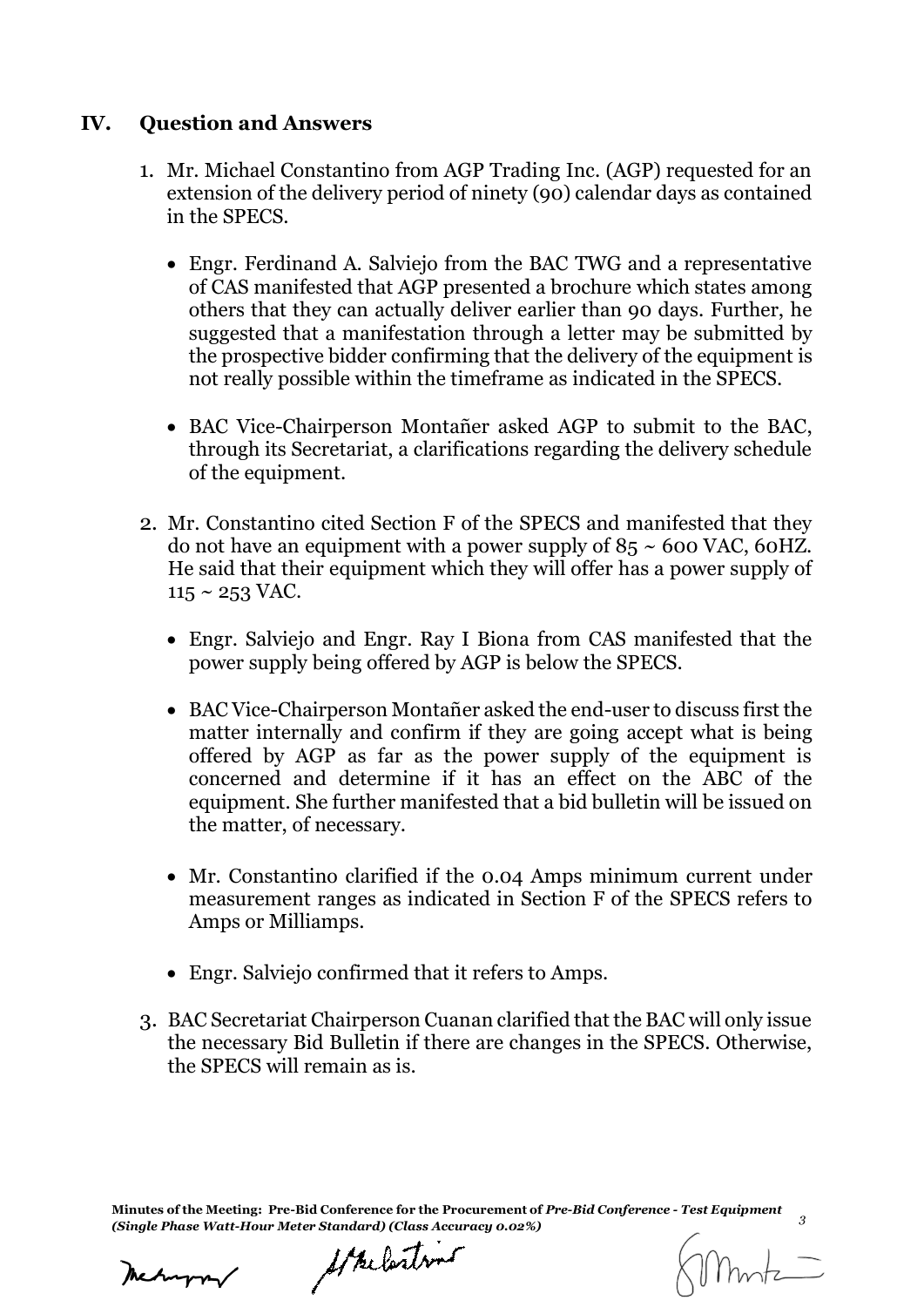BAC Vice-Chairperson Montañer reminded the prospective bidder of the following timeline: a) submission of request for clarification is on 23 November 2020; b) posting of bid/supplemental bulletin if necessary is on 26 November 2020; c) submission and receipt of bids is on 04 December 2020 at twelve noon (12:00 P.M.) and d) opening of bids is on the same date at three o'clock in the afternoon (03:00 P.M.)<sup>1</sup>.

*(The remainder of this page was intentionally left blank)*

Mehappy

-

<sup>1</sup> Erratum: One o'clock in the timeline as shown during the pre-bid conference.

**Minutes of the Meeting: Pre-Bid Conference for the Procurement of** *Pre-Bid Conference - Test Equipment (Single Phase Watt-Hour Meter Standard) (Class Accuracy 0.02%) <sup>4</sup>*